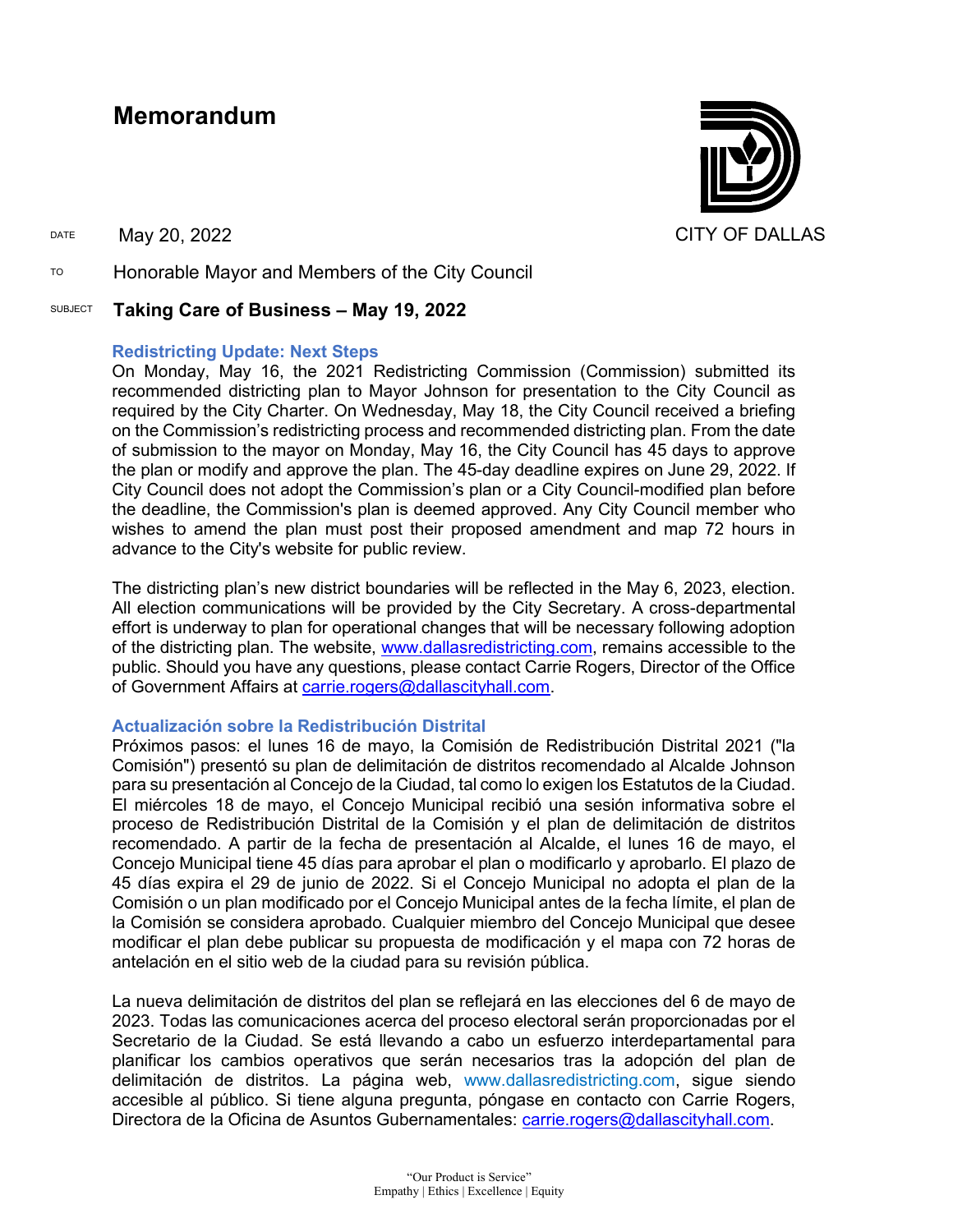## SUBJECT **Taking Care of Business – May 19, 2022**

### **City of Dallas 'Future of Work' Forum**

On Thursday, June 9, 2022 at 8:30 AM – 10:30 AM CST, the City of Dallas, in conjunction with the Dallas Regional Chamber of Commerce and Holmes Murphy, a City of Dallas business consulting partner, will host the first "Future of Work" Forum at the Fair Park Multimedia Center (formerly known as Science Place II at Fair Park), located at 1620 First Avenue, Dallas, TX 75210. This interactive discussion will feature an intriguing panel of area municipality and corporate leaders on the future of work in Dallas, the ever-changing workplace demands, the critical need for innovation and impact upon employers. Additionally, the panel will be streaming "live" for those who wish to join virtually and a recording will also be available in Spanish and English. To maintain CDC recommendations for indoor activities, there will be limited on-site seating. Should you have any questions or concerns, please contact Nina Arias, Director of Human Resources at [nina.arias@dallascityhall.com.](mailto:nina.arias@dallascityhall.com)

## **City Council Top Three Budget Priorities**

As a follow up to the City Council FY 2022-23 and FY 2023-24 Biennial Budget Briefing on May 4, Budget and Management Services is inviting City Council members to identify and submit their top three budget priorities to the City Manager by May 25. Your budget priorities will provide additional insight in the development of a balanced budget that will be presented on August 9. Follow up meetings may be requested with the Chief Financial Officer in June if necessary. Should you have any questions or concerns, please contact Jack Ireland,<br>Director of the Office of Budget and Management Services, at Director of the Office of Budget and Management Services, at [jack.ireland@dallascityhall.com.](mailto:jack.ireland@dallascityhall.com)

## **ARPA Coronavirus Local Fiscal Recovery Funding**

As part of the City's \$355.4 million ARPA Coronavirus Local Fiscal Recovery Fund (CLFRF), the City Council approved \$16 million to provide for City Council district-specific needs. The allocation includes \$1 million for each of the 14 City Council Members and \$2 million for the Mayor to determine the specific use. The broad categories of eligible uses outlined in the federal legislation include: 1) Respond to COVID-19 or its economic impacts; 2) Replace revenue lost due to COVID-19; 3) Provide premium pay for eligible essential workers; and 4) Invest in water, sewer, and broadband infrastructure**.** Additional eligible uses were identified in the [memo](https://gcc02.safelinks.protection.outlook.com/?url=https%3A%2F%2Fdallascityhall.com%2Fgovernment%2Fcitymanager%2FDocuments%2FFY%252021-22%2520Memos%2FARPA-Coronavirus-Local-Fiscal-Recovery-Funding-for-City-Council-Districts_memo_051322.pdf&data=05%7C01%7Cbrandon.castillo%40dallascityhall.com%7C652c7b70548e4046631d08da3828dcd0%7C2935709ec10c4809a302852d369f8700%7C0%7C0%7C637884045389305449%7CUnknown%7CTWFpbGZsb3d8eyJWIjoiMC4wLjAwMDAiLCJQIjoiV2luMzIiLCJBTiI6Ik1haWwiLCJXVCI6Mn0%3D%7C3000%7C%7C%7C&sdata=6B3d8Fa8kP3fj5H4veYFK6tXH7Nl83cDSzKxrIaXwyo%3D&reserved=0) distributed to you on May 13. Please identify the activities and funding allocations for your district and email them to Elizabeth Reich, Chief Financial Officer by Tuesday, May 31. Should you have any questions or concerns, please contact Jack Ireland, Director of the Office of Budget and Management Services, at [jack.ireland@dallascityhall.com.](mailto:jack.ireland@dallascityhall.com)

## **Members from DFR Wildland Team Deployed to Wildland Fires in Vernon, Texas**

On Wednesday, May 18<sup>th</sup>, as part of a Texas Intrastate Fire Mutual Aid System (TIFMAS) Request, Dallas Fire-Rescue's (DFR) Wildland Firefighting Team has been requested to deploy personnel to Vernon, TX to support resources responding to a growing wildfire threat throughout the region. Three (3) DFR members, along with other wildland firefighters from across the region, will deploy to satisfy this request. Should you have any questions or concerns, please contact Dallas Fire-Rescue Administrative Lieutenant, Robert Borse, at [robert.borse@dallascityhall.com.](mailto:robert.borse@dallascityhall.com)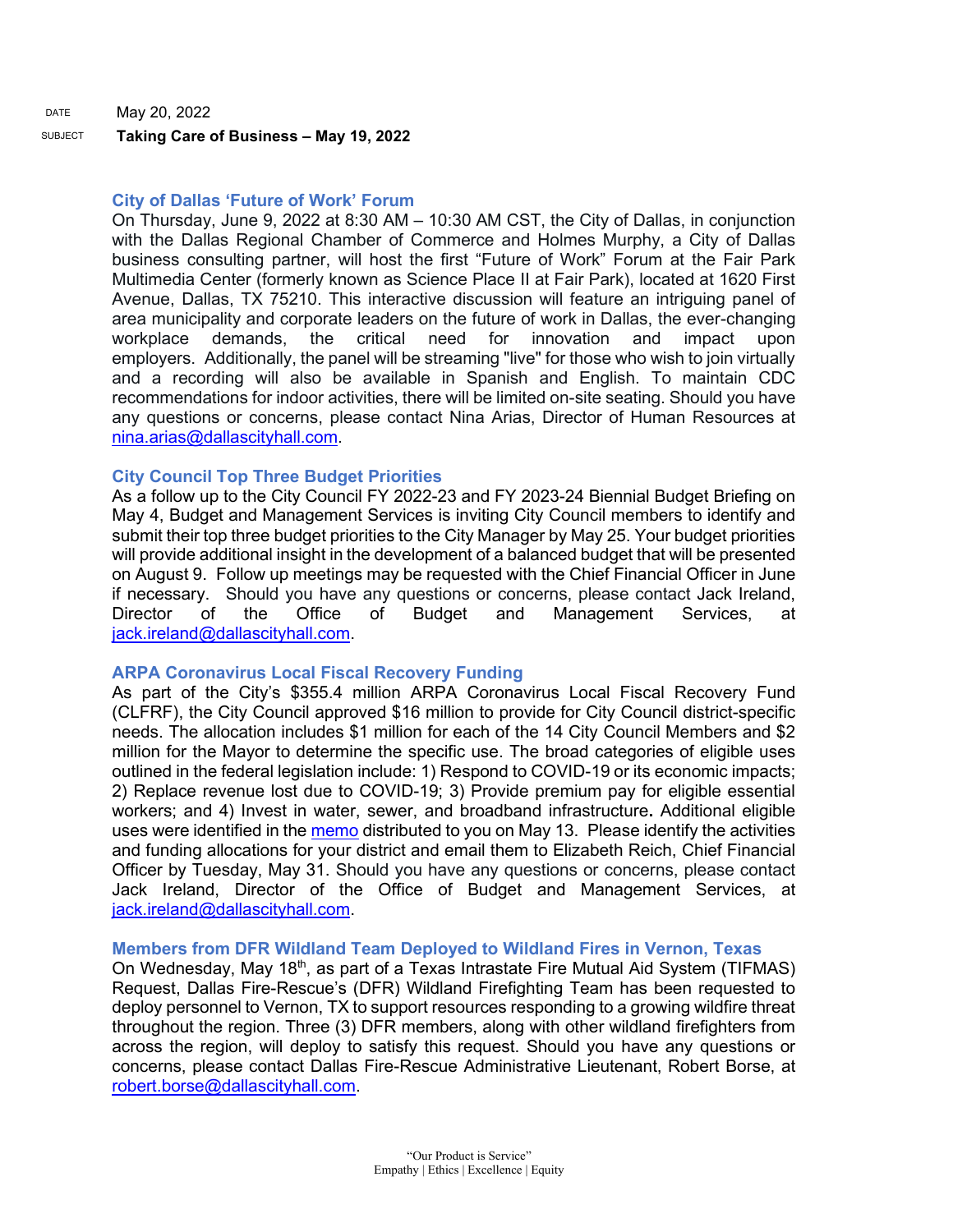#### SUBJECT **Taking Care of Business – May 19, 2022**

#### **Convention and Event Services Weekly Event Report**

Each week, Convention and Event Services will provide a report featuring two weeks of upcoming events that are either coordinated with the Office of Special Events or hosted at the Kay Bailey Hutchison Convention Center Dallas. The report highlights the dates, location, and Council District for each event, and is attached for your convenience. Should you have any questions or concerns, please contact, Rosa Fleming, Director of Convention and Event Services at [rosa.fleming@dallascityhall.com](mailto:rosa.fleming@dallascityhall.com)

#### **City Procurement Opportunities**

The Office of Procurement Services (OPS) is excited to announce the following new contract opportunities. More information can be found on the City's [electronic bid portal:](https://gcc02.safelinks.protection.outlook.com/?url=https%3A%2F%2Fdallascityhall.bonfirehub.com%2Fportal%2F%3Ftab%3DopenOpportunities&data=05%7C01%7Cbrandon.castillo%40dallascityhall.com%7C0f2d87070b994656c03208da381943a2%7C2935709ec10c4809a302852d369f8700%7C0%7C0%7C637883978409268240%7CUnknown%7CTWFpbGZsb3d8eyJWIjoiMC4wLjAwMDAiLCJQIjoiV2luMzIiLCJBTiI6Ik1haWwiLCJXVCI6Mn0%3D%7C3000%7C%7C%7C&sdata=rjbxYrPU3wdfbg5SC0Uc3buQ8Wxj0oad3TnL04iQBvc%3D&reserved=0)

| <b>Opportunity No.</b> | <b>Opportunity Name</b>                                                                                                                     |
|------------------------|---------------------------------------------------------------------------------------------------------------------------------------------|
| CIZ-DWU-22 051         | Dallas Water Utilities Elm Fork Water Treatment Plant Filter<br>Complex - Phase I, Contract No. 22-051, by Dallas Water<br><b>Utilities</b> |
| CIZ22-AVI-2039         | Dallas Airport System CM/PM Services, Contract No. 22-<br>00019348, by Aviation                                                             |
| CIZ22-PBW-2038         | Ally Reconstruction Group 17-7002, by Public Works                                                                                          |
| CIZ22-PBW-2040         | Street Reconstruction Group 17-5002, by Public Works                                                                                        |

We are also pleased to share the latest[, Procurement Quarterly](https://gcc02.safelinks.protection.outlook.com/?url=https%3A%2F%2Fdallascityhall.com%2Fdepartments%2Fprocurement%2FDocuments%2FOPS%2520FY22%2520Q3%2520Procurement%2520Quarterly.pdf&data=05%7C01%7Cbrandon.castillo%40dallascityhall.com%7C0f2d87070b994656c03208da381943a2%7C2935709ec10c4809a302852d369f8700%7C0%7C0%7C637883978409268240%7CUnknown%7CTWFpbGZsb3d8eyJWIjoiMC4wLjAwMDAiLCJQIjoiV2luMzIiLCJBTiI6Ik1haWwiLCJXVCI6Mn0%3D%7C3000%7C%7C%7C&sdata=MiMyIdLCdsAmf1NdEaoNL%2BtJJoWgt6NCR0AIeavppTY%3D&reserved=0) listing citywide opportunities for the current quarter (of the fiscal year) and published on the OPS [website.](https://gcc02.safelinks.protection.outlook.com/?url=https%3A%2F%2Fdallascityhall.com%2Fdepartments%2Fprocurement%2FPages%2Fdefault.aspx&data=05%7C01%7Cbrandon.castillo%40dallascityhall.com%7C0f2d87070b994656c03208da381943a2%7C2935709ec10c4809a302852d369f8700%7C0%7C0%7C637883978409268240%7CUnknown%7CTWFpbGZsb3d8eyJWIjoiMC4wLjAwMDAiLCJQIjoiV2luMzIiLCJBTiI6Ik1haWwiLCJXVCI6Mn0%3D%7C3000%7C%7C%7C&sdata=IlS1uWhlmsHo3t456PGVeh0e4AK84eTtdl47T3OTfRA%3D&reserved=0)

Please be advised that once an opportunity is advertised, it is considered an open procurement until the City Council awards the contract. The Code of Ethics prohibits communication between councilmembers and vendors/ suppliers on open procurements. Should you have any questions, please contact Danielle Thompson, Director of Procurement Services at [Danielle.thompson@dallascityhall.com.](mailto:Danielle.thompson@dallascityhall.com)

#### **OHS Street Outreach Update**

The DRTRR team of homeless service providers, co-led by OHS and MDHA, is currently targeting several encampments, which will result in closure through the housing of those unsheltered individuals throughout the year. The team will outreach to these sites and meet with various persons experiencing homelessness to assess their needs in preparation for site closure via housing. During this time, the OHS Street Outreach Team will continue to engage with unsheltered residents through normal street outreach, connecting people with the needed resources, such as: getting IDs, working with Community Courts on expunging eligible tickets and offenses from their records, identifying medical needs, and getting them access to the Coordinated Access System (CAS). The DRTRR Community Dashboard is live and may be found [here.](https://www.mdhadallas.org/community-dashboard-2/)

Please see the attached schedule for homeless encampment cleaning the week of May 16 through May 20, 2022. Please note that these will be for debris removal and outreach only. All encampment cleaning requests are being resolved as time allows. We appreciate everyone's patience.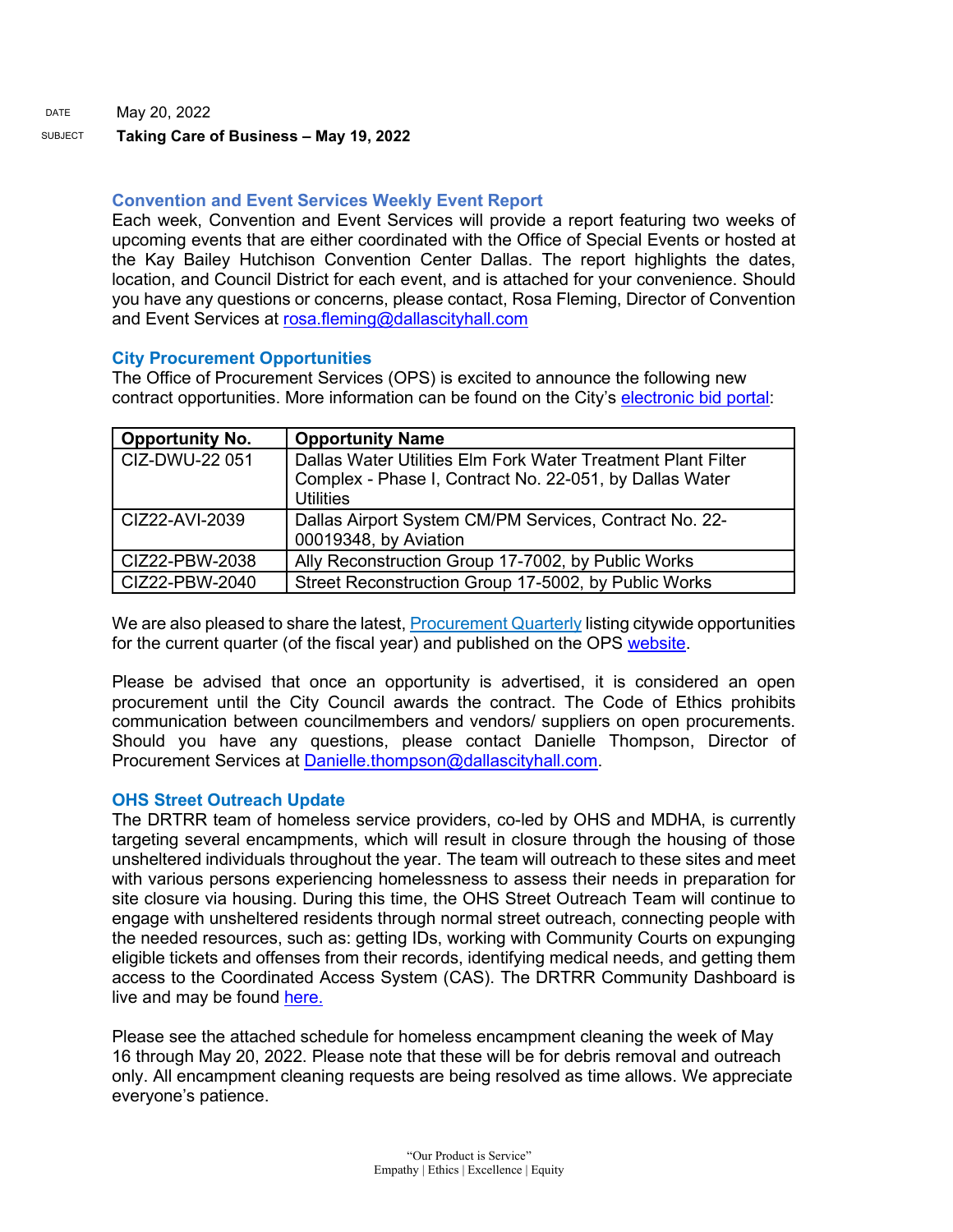| <b>LOCATION</b>              |
|------------------------------|
| Forest Lane at I 75          |
| 2827 Nagle                   |
| Hickory at Baylor            |
| <b>Good Latimer at Combs</b> |
| Good Latimer at Dawson       |

#### **Encampment Resolution (Cleaning) Schedule May 16 – May 20, 2022**

OHS continues to urge people who see an encampment to report it via 311 or 311's OurDallas smartphone app to ensure strategic alignment with comprehensive OHS outreach. The OHS Service Request dashboard can be utilized to track the progress of encampment resolution efforts. Please visit the [dashboard](https://gcc02.safelinks.protection.outlook.com/?url=https%3A%2F%2Fdallasgis.maps.arcgis.com%2Fapps%2Fopsdashboard%2Findex.html%23%2Fccd41f0d795f407a94ae17e2c27bf073&data=04%7C01%7CAmanda.Voigt%40dallascityhall.com%7C45f12cc3352040105b8308d9fbcb6d7a%7C2935709ec10c4809a302852d369f8700%7C0%7C0%7C637817673400555821%7CUnknown%7CTWFpbGZsb3d8eyJWIjoiMC4wLjAwMDAiLCJQIjoiV2luMzIiLCJBTiI6Ik1haWwiLCJXVCI6Mn0%3D%7C3000&sdata=zBK9TJ%2FxRq23uCczgqh0DBvzdKPq6ITbYwpLxvg3nLI%3D&reserved=0) and feel free to share this tool with residents. Should you have any questions or concerns, please contact Christine Crossley, Director of the Office of Homeless Solutions at [Christine.crossley@dallascityhall.com.](mailto:Christine.crossley@dallascityhall.com)

#### **Media Inquiries**

As of May 17, 2022, the Communications, Outreach, and Marketing (COM) Department has received various media inquiries available to view [here.](https://gcc02.safelinks.protection.outlook.com/ap/w-59584e83/?url=https%3A%2F%2Fdallastxgov.sharepoint.com%2F%3Aw%3A%2Fs%2FPIOTeam%2FEYImOdaHgQlCicIk2m_UbikBRM4I-u2YEjcwGa1RliodxQ%3Fe%3DWpPhHF&data=05%7C01%7Cbrandon.castillo%40dallascityhall.com%7Ceb6cdd39cd6441541d0408da38415e4f%7C2935709ec10c4809a302852d369f8700%7C0%7C0%7C637884150645044428%7CUnknown%7CTWFpbGZsb3d8eyJWIjoiMC4wLjAwMDAiLCJQIjoiV2luMzIiLCJBTiI6Ik1haWwiLCJXVCI6Mn0%3D%7C3000%7C%7C%7C&sdata=3ebmQbS53hHGNaEWvxdepTd4BC4mFVoPpHyb25mxWc8%3D&reserved=0)

The following storylines reference the major media inquiries addressed by Dallas Fire-Rescue (DFR) during the period dating from May  $10<sup>th</sup> - 16<sup>th</sup>$ . A more detailed account of the department's responses to those inquiries, and others, can be viewed at this [link.](https://gcc02.safelinks.protection.outlook.com/ap/w-59584e83/?url=https%3A%2F%2Fdallastxgov-my.sharepoint.com%2F%3Aw%3A%2Fg%2Fpersonal%2Fjason_evans_dallascityhall_com%2FEX3x3Fgb08tOjQS_bFzN8uYB6z_nbk4z26kHPTE7SxY1FQ%3Fe%3D9ctjKe&data=05%7C01%7Cbrandon.castillo%40dallascityhall.com%7C2c4880683a1a451b786d08da380bf977%7C2935709ec10c4809a302852d369f8700%7C0%7C0%7C637883921329701240%7CUnknown%7CTWFpbGZsb3d8eyJWIjoiMC4wLjAwMDAiLCJQIjoiV2luMzIiLCJBTiI6Ik1haWwiLCJXVCI6Mn0%3D%7C3000%7C%7C%7C&sdata=X0giB4VviUf93Rc1cLOoslpPC1JpQCVPrPIDNU98L%2FU%3D&reserved=0) Should you have any questions or concerns, please contact Fire Chief, Dominique Artis at [dominique.artis@dallascityhall.com.](mailto:dominique.artis@dallascityhall.com)

- DFR Members Turn Out to Support Son of Fallen Colleague at Graduation
- DFR Accepting Applications for Trainee Fire Rescue Officer
- DFR Executive Deputy Chief Named Fire Chief in Orlando

Should you have any questions or concerns, please contact Genesis D. Gavino, Chief of Staff.

**T.C. Broadnax** City Manager

c: Chris Caso, City Attorney Mark Swann, City Auditor Bilierae Johnson, City Secretary Preston Robinson, Administrative Judge Kimberly Bizor Tolbert, Deputy City Manager Jon Fortune, Deputy City Manager

Majed A. Al-Ghafry, Assistant City Manager M. Elizabeth(Liz)Cedillo-Pereira, Assistant City Manager Dr. Robert Perez, Interim Assistant City Manager Carl Simpson, Interim Assistant City Manager M. Elizabeth Reich, Chief Financial Officer Genesis D. Gavino, Chief of Staff to the City Manager Directors and Assistant Directors